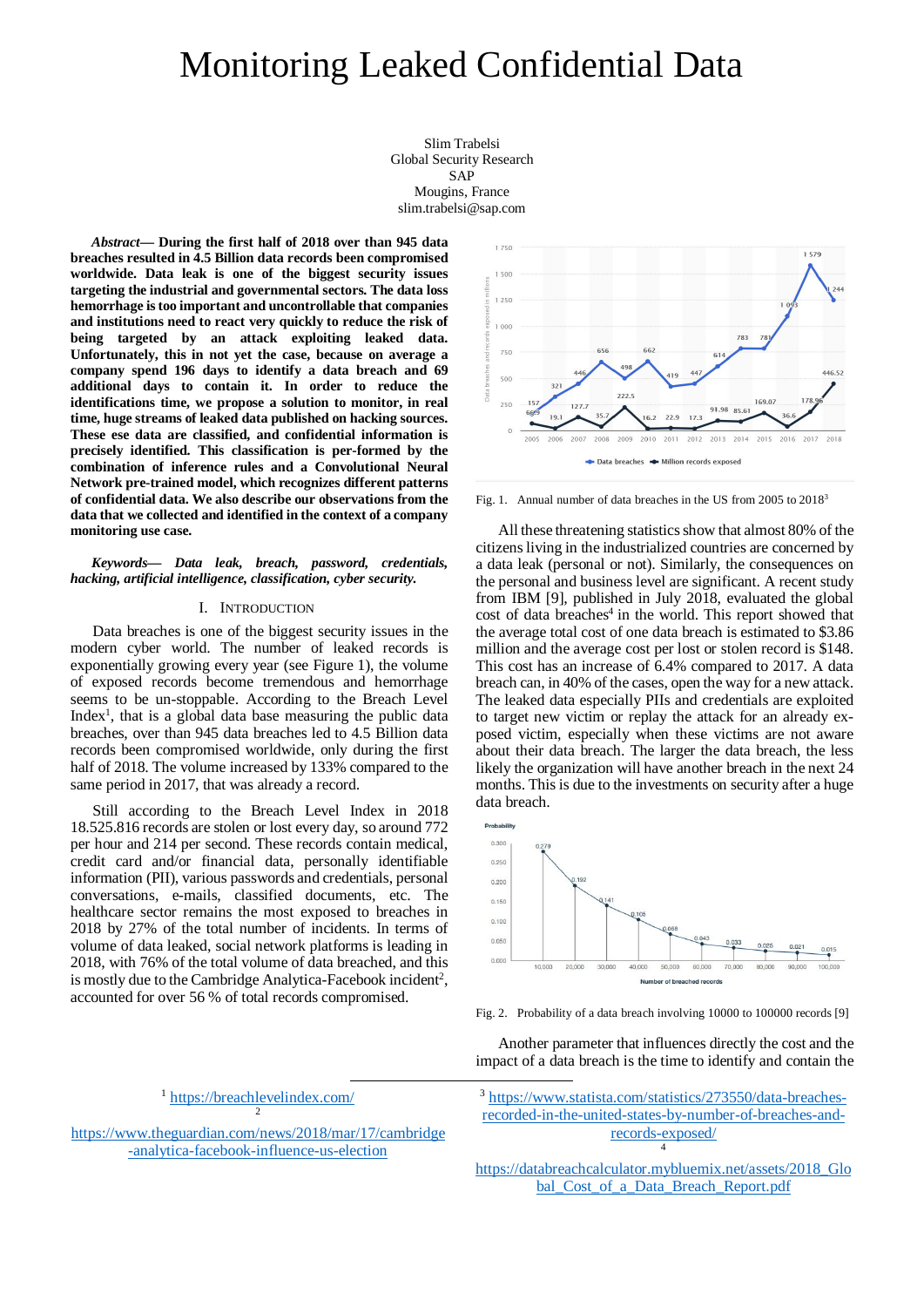breach. On average a company needs 196.7 days to identify a data breach and 69 additional days to contain it.



Fig. 3. Time period to identify and contain the data over the past years [9]

These delays are obviously too long to reduce the financial and image impact of a data breach. The reason is simple, there is no mean for a company to know that it was breached. Even if some services like https://haveibeenpwned.com/ exists to notify a person of a company when their credentials are leaked, it is not sufficient to cover all the types of data breaches. The response time is very critical to reduce the exposure period and the probability of multiple attacks exploiting these leaked records.

To reduce the time to identify a data breach, we propose here an automated tool that crawls several sources including internet and dark web websites containing leaked data shares. Once all the data are collected, the tool classifies the organization related data contained in these records. This classification is done using a convolutional neural network pre-trained model that recognizes different patterns of confidential data.

We tested this tool for 12 months and made statistics on what we collected in the context of the  $SAP<sup>5</sup>$  $SAP<sup>5</sup>$  $SAP<sup>5</sup>$  data leak monitoring use case.

This paper is organized as follows: in section 2 we explain the root causes of data breaches, in section 3 we detail our solution, in section 4 we introduce the SAP use case and we discuss the study observations, in section 5 we give information about the legal background of the study for GDPR compliance, in section 6 we compare our solution to the existing related work. In section 7 we conclude.

#### II. ROOT CAUSES

Knowing the root cause of data breaches is the first step of the prevention process. Although if all the studies and analysis converge in the causes, they almost all diverge on the distribution and the ratio of each root cause. This divergence is maybe due to the definition of each root cause and the interconnection of each cause. If we use the classification of the last IBM's report [9] we can classify the roots of data breaches in three categories defined below.

#### *A. Malicious or Criminal Attack*

This is related to all the attacks coming from malicious activities from cyber criminals that exploits system vulnerabilities to breach them using specific exploit kits or malwares introduced inside the organization. The criminal activity incudes also the social engineering attacks, that exploit the human vulnerabilities to obtain access to the sensitive data like credentials. Insider's threats can also be classified under the category criminal attack even if it comes from the employee itself. The insider attacker has three main

<span id="page-1-0"></span><sup>5</sup> [www.sap.com](http://www.sap.com/)

motivations: the financial appetite, the ideological or political conviction and the revenge instinct. The physical theft falls also under the umbrella of the criminal attack.

## *B. Human Error*

The human error is essentially the main root cause of data breach, we can see its implication in the two other causes. This human error is a mistake committed by an employee (internal non-intentional) that will open the floor for a data breach. For example, sharing a confidential record in a public repository. Misconfiguring an access control system and open the access to sensitive resources. Using easy to guess passwords, writing passwords on post-it, reusing the same password every-where, etc.

Being a victim of a simple social engineering attack could be assimilated to a mistake. Not patching and updating systems is also a human mistake that can lead to an external attack. For this reason, the human error is the central weakness at the origin of most of the external and internal attacks.

## *C. System Glitch*

The system glitch is defined as a failure in the normal process execution of a system. In this case the basic security guards can be disabled, opening the floor to a non-authorized access to system data. Recently a system glitch in Singapore Air-lines<sup>[6](#page-1-1)</sup> systems exposed personal data of their frequent flyer members in January 2019. This glitch provoked a bug in the authentication system that was disabled, allowing then the access to the protected data.

When a system is breached, depending on the root cause, at some point of time, the leaked records will be sold then shared for free on internet and can be exploit-ed by any malicious user or organization accessing it. And the key point to reduce this risk for a company, is to know in the early phase that its confidential assets were leaked and react very quickly.

## III. SOLUTION DESIGN AND ARCHITECTURE

# *A. Data Gathering*

In this paper we propose a solution to identify the data breach as soon as it is publicly disclosed. We do not prevent the leak before it happens, but we try to reduce the identification and containment time then reduce the exploitation exposure risk. We made a search to identify different sources on internet and on the dark web where people are used to share leaked and stolen data. Some studies were published [1] and [6] to identify these sources and observed the behavior of the populations that exploits these leaked data. We mainly focus on anonymous file and text sharing platforms like pastebin.com. In addition to this, we also focus on certain data leak exchange forums and very recently public source code repositories like Github.

For each of these sources we created crawlers to collect all the published data. Some of the platforms like Pastebin or Github offer scraping APIs that we use, and some other websites are not providing such interfaces (mainly on the dark web), so we use web crawlers. The data is collected in a streaming mode and then passed to the processing pipeline with some additional metadata related to the source and the time.

<span id="page-1-1"></span><sup>6</sup> https://www.computerweekly.com/news/252455339/ Singapore-Airlines-software-glitch-exposed-customer-data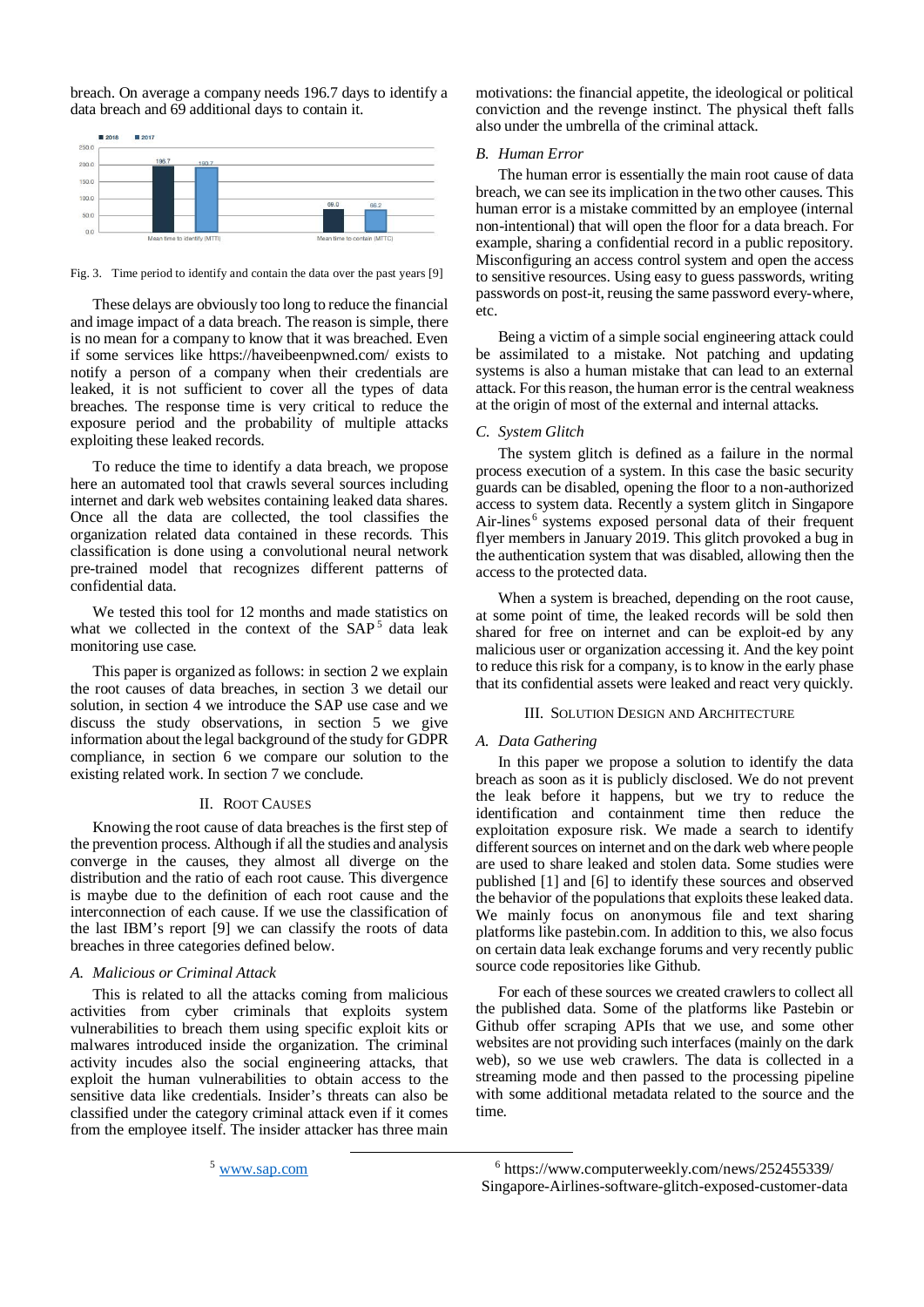# *B. Data Processing*

Once the data collected we apply several techniques for data identification, classification and extraction.

# *1) Regexp and Inference rules*

In order to perform a first filtering, we use simple regular expressions to identify key items in the collected records like email addresses, IP addresses, specific key-words. This first pass is used to start classifying and tagging documents, but also extract specific items from the records to use it afterword. For example, if the document contains only e-mail addresses, it can be classified as mailing list (or spam list). If a document contains certain keywords related to a company or organization, it will be tagged as related to this company.

Inference rules comes after to introduce a certain logic with the keywords identified using regular expressions. These inference rules are used to identify a specific combination of keywords that are related to known document structures and standards. For example, if a document contains the sequence like: BEGIN PGP PRIVATE KEY BLOCK+ \* + END PGP PRIVATE KEY the inference rule will identify the element as a private key of a PGP certificate.

The execution of regular expressions and inference rules gives already a first classification structure and a first identification set of the items contained in the collected documents. The limit remains in the size and the scalability of a rule-based system for an unstructured and completely heterogeneous dataset. We do not know in advance what we will collect and what will be the format. For this reason, we decided to add an additional classification layer where artificial intelligence is involved.

#### *2) Deep learning-based classification*

In order to capture the occurrence of certain keywords and their different combi-nation in a document, we use a deep learning model (namely a Convolutional Neural Network, CNN) for Natural Language Processing (NLP) at the word level (and not on the character level). This approach is used identify patterns of keyword occurrences in a non-structured document. The idea is to replace a non-exhaustive set of inference rules used to identify certain type of elements within a document, by a deep learning model predicting the occurrence elements in the same document. The first application case is the identification of login password combo files. Most of the time, such kind data is published with very few contextual information about the origin of the leak. In these cases, the released records contain only a long list of lines with this format:

## *Login + Separator + Password*

To train the CNN model, we collected 5296 records from Pastebin that we tagged manually. Then we tokenized the text by unifying character sets and new lines encoding, removal of  $\{*,=,\}$  characters, identification of relevant separators  $\{,,\ldots,.,\}$ ,  $\emptyset$ ,  $\setminus$ t,  $\}$ , removal of characters less than two letters, lowercase all the characters, and padding.

The neural network model was configured according to these following layers:

- Word Embeddings (100)
- Dropout  $(0.2)$ v1D $(64, 5,$  relu)
- MaxPooling1D(32)
- LSTM(100, backwards)
- Dense(1, sigmoid)

The final accuracy value was 96%.

#### *3) Scoring*

During the classification process every record is tagged according to the different items that it contains. A record can have multiple tags. For example, if the record is a Java source code containing a login and password, and IP address, a person name and a company brand, five tags will be affected. Depending on the use cases, the combination of tags can influence the relevance and the sensitivity of the leaked record. For example, a Java source code with a company brand and an authentication combo is much relevant and sensitive than the same java source code without the combo. The first one then will be treated with a higher priority.

For each tag we affect a certain weight depending on the relevance and criticality. When a record is tagged with several tags, we sum the weight to have a score. This score represents a severity score used to evaluate the priority to handle this record. The scoring and the weight attribution are purely subjective and strongly depend on the use case.



Fig. 4. Architecture of the monitoring tool

Figure 4 represents the global architecture of the tool that is deployed as a micro-services architecture where every dashed box element is running on a separate container. We can classify these elements into four categories: Data Gathering, Data Processing, Data storage and Interface.

# *1) Data Gathering Pipeline*

Due to the additional technical constraints introduced by the TOR network access requirements, we split the data gathering module in two components: one dedicated to the dark web crawling, that is coupled with TOR bridge, and another one dedicated to the internet crawling. The data gathering pipeline has two steps: seeding that downloads a list of new records from the sources and the Crawling that downloads individual records from sources. The collected records are passed to the processing pipeline.

*2) Processing Pipeline*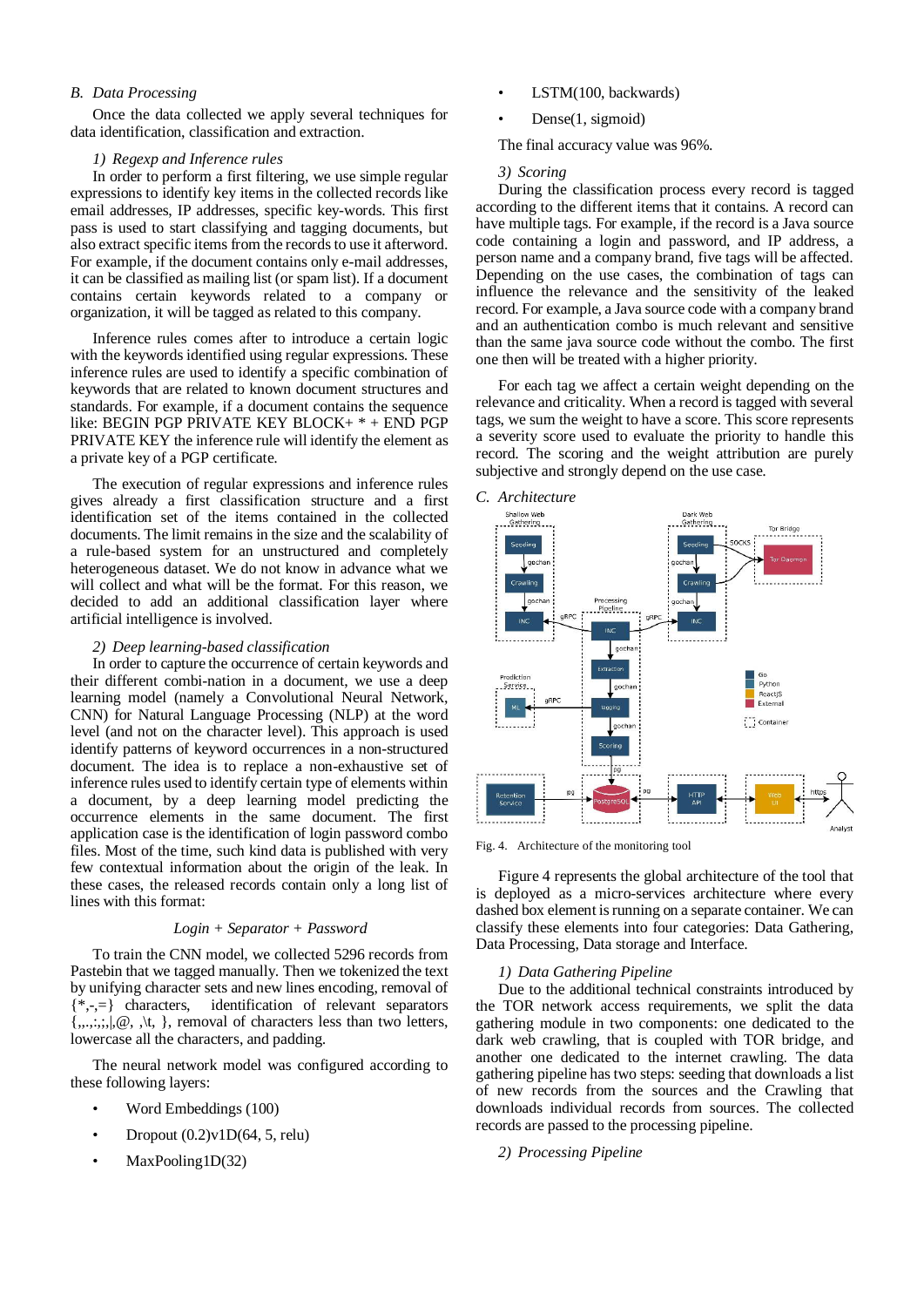The collected data is extracted then tagged using regular expressions and inference rules, then sent to the Prediction service where the CNN model is predicting the content of the record and add a new tag on the record. Several models can be used in parallel to predict on the content of the record. Once record is classified and completely tagged, a relevance score is computed according to the tags.

#### *3) Storage Pipeline*

All the records, the metadata, the tags, the predictions and the scores are persisted in a PostgreSQL DB. Attached to this DB we added a GDPR compliance component called Retention service that implements several methods to handle properly the collected data (containing personal information in some cases). The GDPR compliance topic will be further detailed in the paper.

## *4) Interfaces*

In order to interact with other applications and systems, we put in place a JSON API that can be consumed by ticketing systems of security incident management platforms and automate the investigation and response process. A UI (see Figure 5) is also available for a direct user interaction with an operational dashboard.



Fig. 5. Monitoring Dashboard

#### IV. USE CASE

## *A. Context*

In order to test the proposed solution, we decided to run it for one month to monitor the leaked data related to SAP (some details will be omitted for confidentiality). For this use case we decided to focus on the following topic of interests: Crypto data, Source Code, System Logs, Gaming, Hacking activities, Credentials, Carding, Streaming. Under these topics we identify 45 types of items including SAP internal domains, SAP trademark representation, and SAP products. We connected six sources to the input. Two sources from the dark web and four from internet including the Github public commits.

## *B. Observations*

With the configuration described before we obtain a daily average throughput of 36.000 collected distinct records (excluding redundant posts), with more than one million records in a month. More than 2 million entities are extracted every day. Figure 6 shows the monthly global distribution of records per topic (independently from the SAP related data presence).



Fig. 6. Topic distribution over one month (numbers indicate percentages)

Concerning the SAP related findings, the scoring system combined with the real-time alerting and response process reduced drastically the reaction time and the company exposure risk. For example, if a password related to an SAP email address is leaked (not necessarily a corporate password), the tool will identify the leak immediately and an alert is automatically triggered, for further analysis. We also observe that diverse and unexpected types of confidential documents and information can be collected. The scope of this data is not only limited to credentials, but it also concerns internal documents, e-mails, source code, system logs, configuration files, internal reports, etc.

### V. LEGAL COMPLIANCE

When we collect such sensitive data, the legal constraints are very strict especially with regards to the GDPR European regulation. As shown in the architecture chapter, there is a dedicated component, called retention service, in charge of enforcing the privacy rules mandatory for the compliance. This service offers a retention period for the data lifetime, and all the non-alert-related data is automatically deleted. Every personal information stored in the system can be retrieved immediately on owner's request and can be deleted if necessary.

#### VI. RELATED WORK

In the last two years, many IT companies started to offer services to track leaked credentials, one of the most famous service is provided by https://haveibeenpwned.com . The concept consists in collecting manually recent data leaks then match the login and user name of the requester in order to check if his credentials are leaked. More recently similar services from start-ups like https://leak.watch diversified their offer by extending the monitoring to company or personal data. Most of these solutions are on their early phase and rely on a lot of manual search and processing. We also compared their findings to ours, and we noticed a certain gap in the timing and in the content especially for corporate confidential data like leaked source code. Most of the security big players like www.tenable.com offers a network-based asset monitoring tool that prevents data leakage from the company. This kind of approach is clearly not efficient due to the variety of leak channels and the type of leaked data. In the academic and research, most of the approaches are based on the data tracking inside the company to prevent any leak. We can site for example Papadimitriou et al. [2] that proposed to watermark the confidential and fake data within the company to trackback the origin of the leak. Schutte et al proposed to